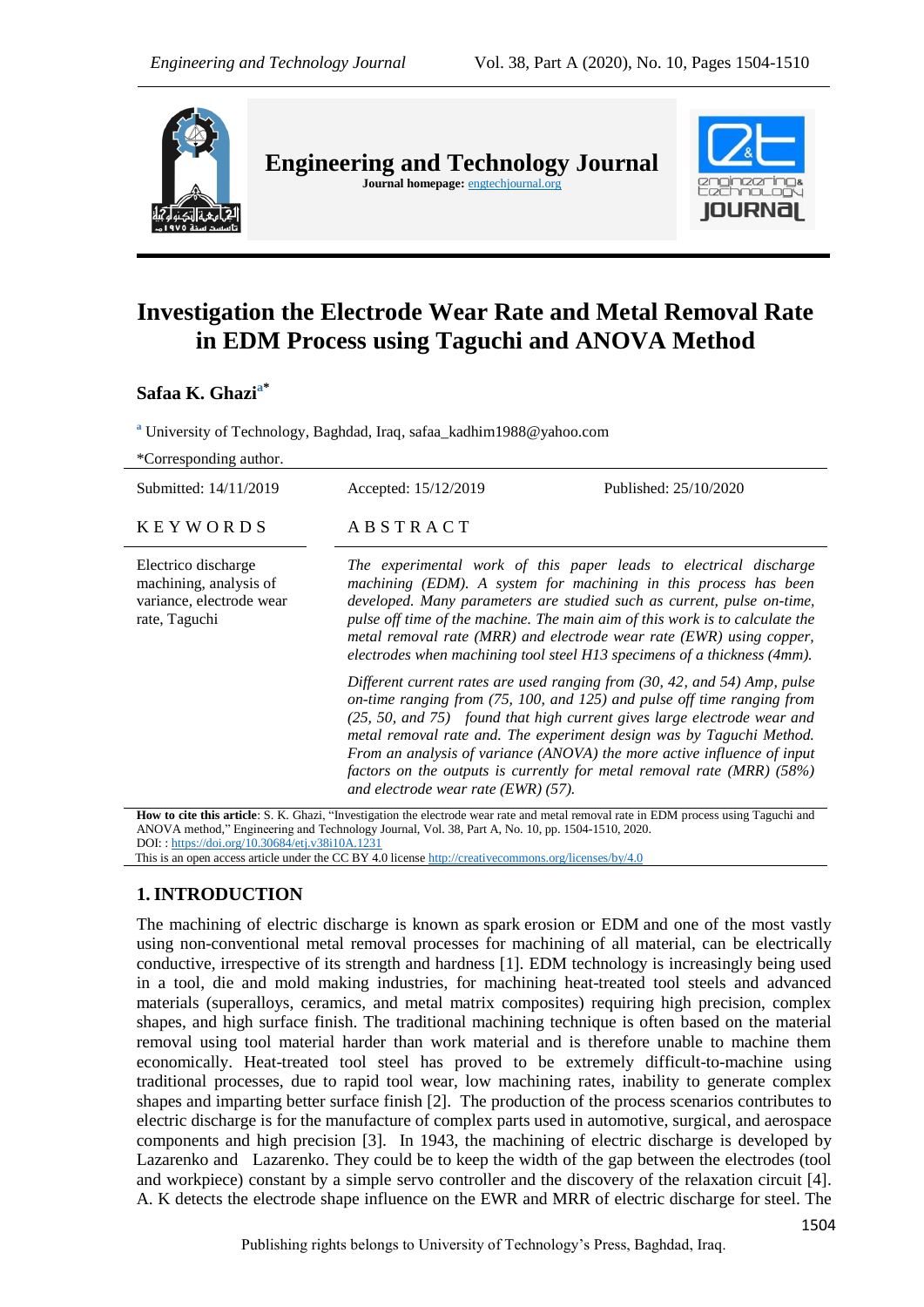highest EWR is found in the electrode of a shaped diamond. And was conducting the simulation process and was found the distance between the electrode and workpiece (gap) and location of discharge that depending on the distribution of reported debris [5]. A. M et al studied CuW, Cu, and AgW for electrode metals in micro- electric discharge, which were produced by box electrode on Si<sub>3</sub>N<sub>4</sub> coated with TiN for the workpiece. The properties of machining were estimated by the EWR and MRR. And were concluding the Cu electrode was given the highest EWR and MRR, followed by the AgW and CuW electrodes. [6]. B. L. studied the powder effect concentration on the metal removal rate through a mix dielectric fluid with powder. And were conducted the experimental at constant V, I, and  $T_{on}$  whereas the concentrations powder of Ti levels  $(5, 10, 15, 10)$ . The workpiece was made from steel H13 and electrode as graphite. Increased powder concentrations of Ti, is lead to a raise metal removal rate where the metal removal rate of the workpiece with a concentration of Ti 20 was 475.46% compared no powder [1]. M. R. studied the powder P.S. (10, 20, and 30) and P.C. effects (5, 10, and 15) for (SiC) on MR, EW, machining cost in the EDM process and machining time through mixing the powder with the fluid of kerosene dielectric. The outcomes indicate the process is capable of raising MR, decreasing TW, machining cost and machining time [7].

In this work is to calculate the electrode wear rate and metal removal rate using copper, electrodes when machining tool steel H13 specimens of the thickness (4mm).

# **2. METHOD of TAGUCHI**

Taguchi is main to begin the design experimental work to find the best design of the experiments after that the values were determined for each output and to calculate the goal of its value (smaller is better, Larger is better).

# **3. VARIANCE ANALYSIS**

It is also called **(ANOVA)** applied to analyze the difference between input and their related procedures like "variation". One-way variance analysis package program (Minitab) was used to find the contribution of all control parameters in the process.

# **4. EXPERIMENTAL WORK**

#### *I. Machine*

In the work, all the experiments were performed with an electric discharge machine, sinking machine CNC type German (CHMER CH) as shown in Figure 1 installed at University of Technology.



**Figure 1: EDM Machine.**

# *II. Workpiece Material*

Tool steel H13 was used as the workpiece in this study and that was a significant die material and the tool because of its high wear resistance, high strength, and hardness, the workpiece is square with dimension  $40 \times 40$  mm and 4 mm as shown in Figure 2 thickness with surface roughness is (0.5 km). The chemical composition of steel H13 as shown in Table I.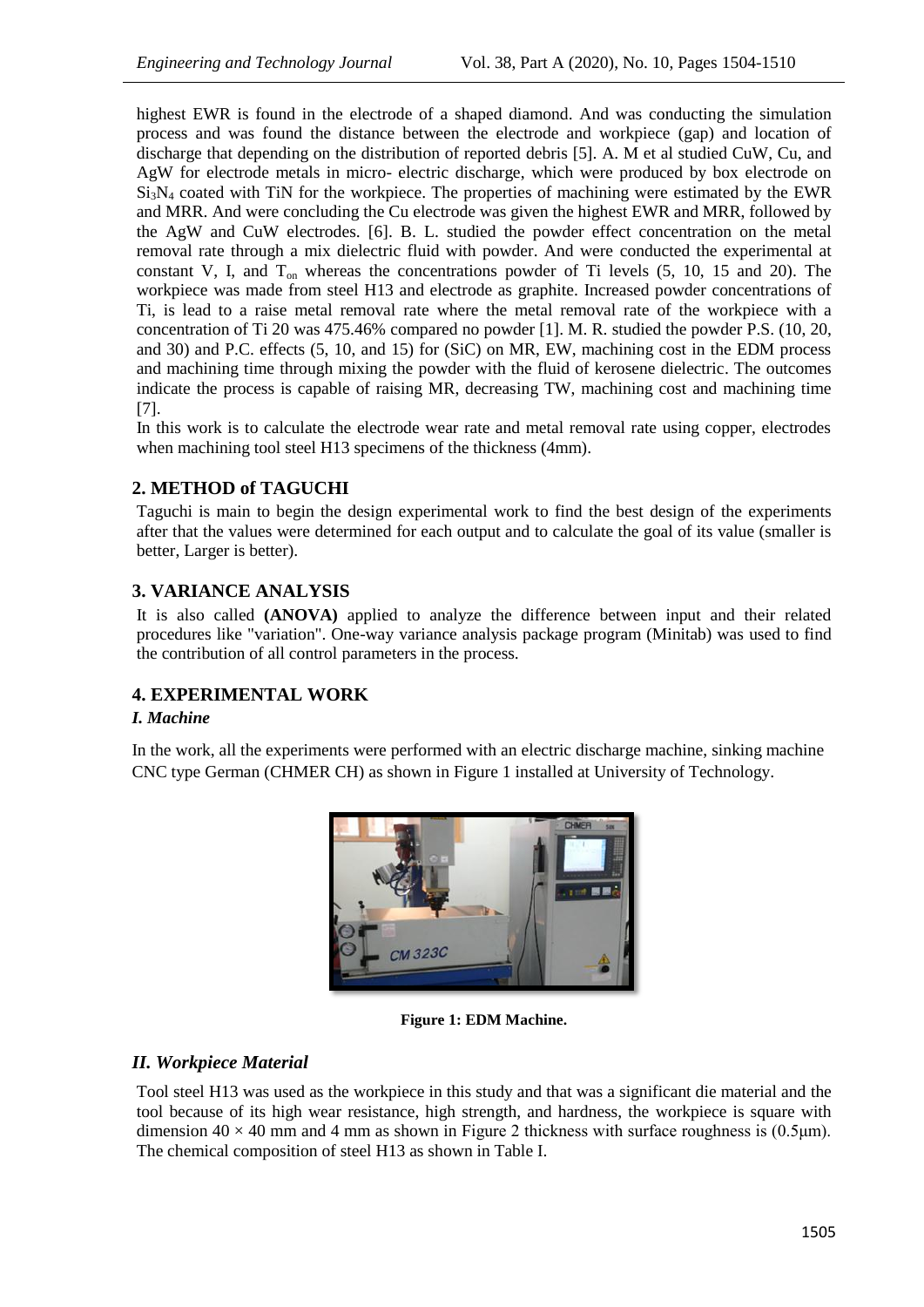

**Figure 2: workpiece.**

|          | <b>TABLE I: Chemical Composition for Workpiece.</b> |      |      |       |      |      |       |    |        |
|----------|-----------------------------------------------------|------|------|-------|------|------|-------|----|--------|
| Metal    |                                                     |      |      | Mn    |      |      |       | Mo | Fe     |
| Weight % | 0.92                                                | 0.98 | 0.23 | 0.035 | 0.03 | 4.04 | 0.842 |    | 91.553 |

# *III. Tool Electrode*

An electrode is copper metal of 50 mm length with a diameter of 15 (mm). Figure 3 shows the shape of the electrodes. The chemical composition of the electrode (Copper) as shown in Table II.



**Figure 3: The tool (Electrode).**

| Metal    | Mn   | Cп   | Fe.    |
|----------|------|------|--------|
| Weight % | 0.04 | 99.9 | 0.0.06 |

The electrode is a move to the workpiece that is adjusted and maintained by servo motor, which maintains a uniform gap of  $(0.5 \text{mm})$ . The pressure is 0.3  $(Kg/cm^2)$  had been used during each experimental run, the dielectric fluid was kerosene.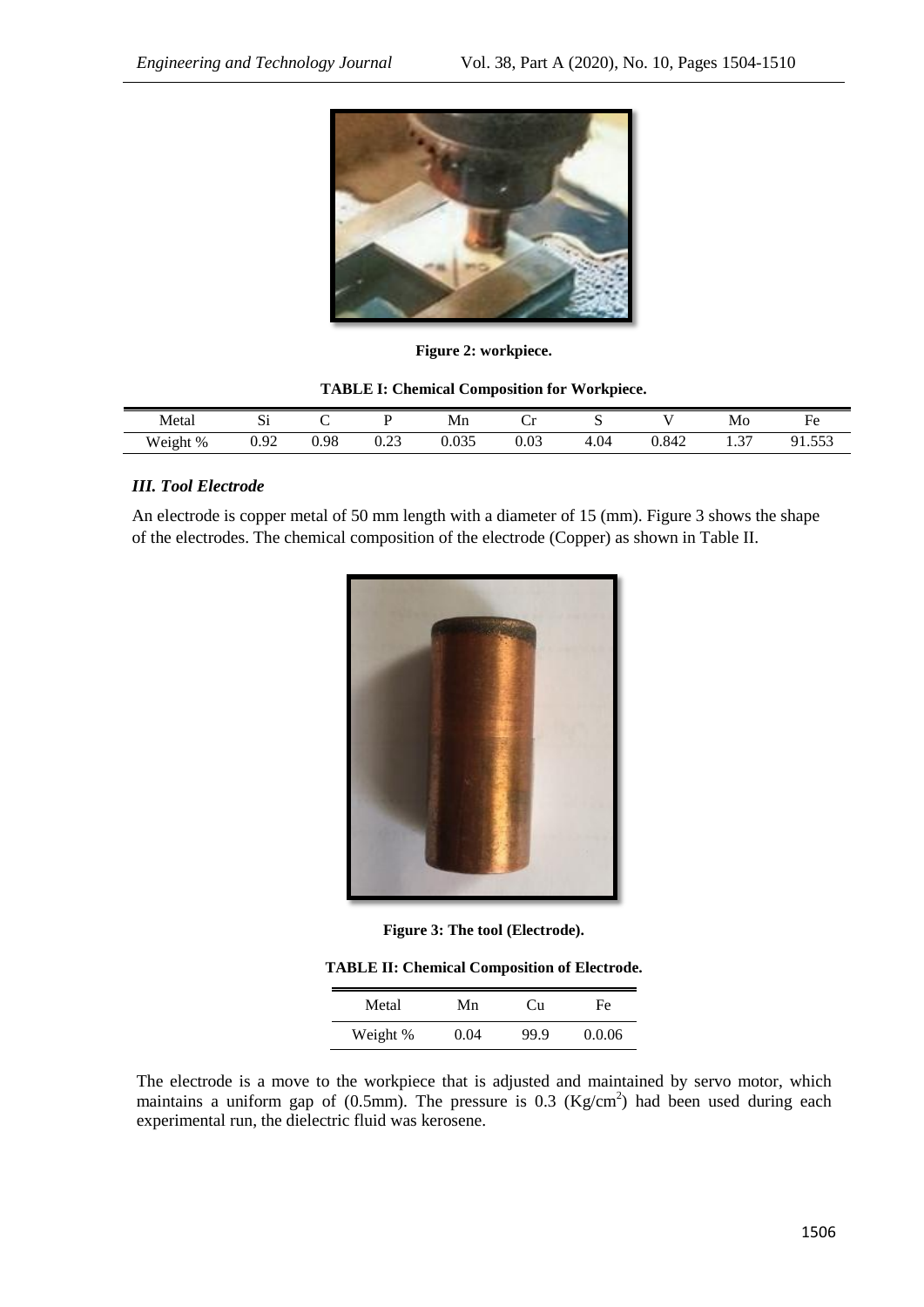#### **5. (MRR) METAL REMOVAL RATE**

The workpiece is separated from the EDM machine after the drilling process, dried, and cleaned up to be free, dielectric, and debris. A precision balance (Instrument) with an accuracy (0.01mg) is used in the weight method. The formula for metal removal rate  $(mm^3/min.)$  is calculated according to Equation (1) [8].

$$
MRR = \frac{W_{iw} - W_{fw}}{\rho_w t}
$$
 (1)

where:

 $W_{fw}$  = workpiece final weight.  $W_{iw}$  = workpiece initial weight. t= duration time in (min.).  $\rho_w$  = workpiece density. The density of the workpiece is  $(8 \text{ gm/cm}^3)$  [9].

#### **6. ELECTRODE WEAR RATE (EWR)**

As in the metal removal rate procedure, but the electrode was replaced by the workpiece. The formula for the electrode wear rate is calculated according to Eq. (2) [10].

$$
EWR = \frac{W_{ie} - W_{fe}}{\rho_e t}
$$
 (2)

where:

 $W_{fe}$  = electrode final weight.  $W_{ie}$  = electrode initial weight.  $p_e$  = the electrode density. The density of the electrode is  $(8.9 \text{ gm/cm}^3)$  [11].

# **7. RESULTS**

 $\overline{N}$ 

In this section, the results of the experiment would be discussed and analyzed for all input factors to find the effects of factors for the output, adding variance results analysis would be analyzed individually. When actual values and coded values of the input factors by the Taguchi method as shown in Table III and the results of experiments are for output factors metal removal rate and electrode wear rate are shown in Table IV.

**TABLE III: Coded values, actual values of the input parameters**

| Parameters | Current(A) | Pulse on time $(B)$ | Pulse off time $(C)$ |
|------------|------------|---------------------|----------------------|
| Level 1    |            |                     |                      |
| Level 2    |            | 00                  | 50                   |
| Level 3    |            |                     |                      |

|               |     | <b>TABLE IV: Results of experimental for output factors EWR and MRR</b> |     |                           |
|---------------|-----|-------------------------------------------------------------------------|-----|---------------------------|
| Current (Amp) | Ton | Toff (usecond)                                                          | MRR | EWR $\frac{\text{m3}}{2}$ |

| $\mathbf N$   | Current (Amp)            | Ton            | Toff (usecond) | <b>MRR</b> | $EWR$ (mm $3/min$ ) |  |
|---------------|--------------------------|----------------|----------------|------------|---------------------|--|
| 0.            |                          | (µsecond)      |                | (mm3/min)  |                     |  |
|               |                          |                |                | 14.0231    | 0.12                |  |
| $\mathcal{D}$ |                          | $\mathfrak{D}$ | 2              | 15.841     | 0.376               |  |
| 3             | 1                        | 3              | 3              | 16.821     | 1.784               |  |
| 4             | 2                        |                | 2              | 16.919     | 0.472               |  |
| 5             | 2                        | $\mathfrak{D}$ | 3              | 18.7789    | 1.768               |  |
| 6             | $\overline{\phantom{a}}$ | 3              |                | 21.161     | 2.5328              |  |
|               | 3                        |                | 3              | 17.668     | 2.0992              |  |
| 8             | 3                        | $\mathfrak{D}$ |                | 34.1943    | 3.3496              |  |
| 9             | 3                        | 3              | 2              | 35.014     | 5.6                 |  |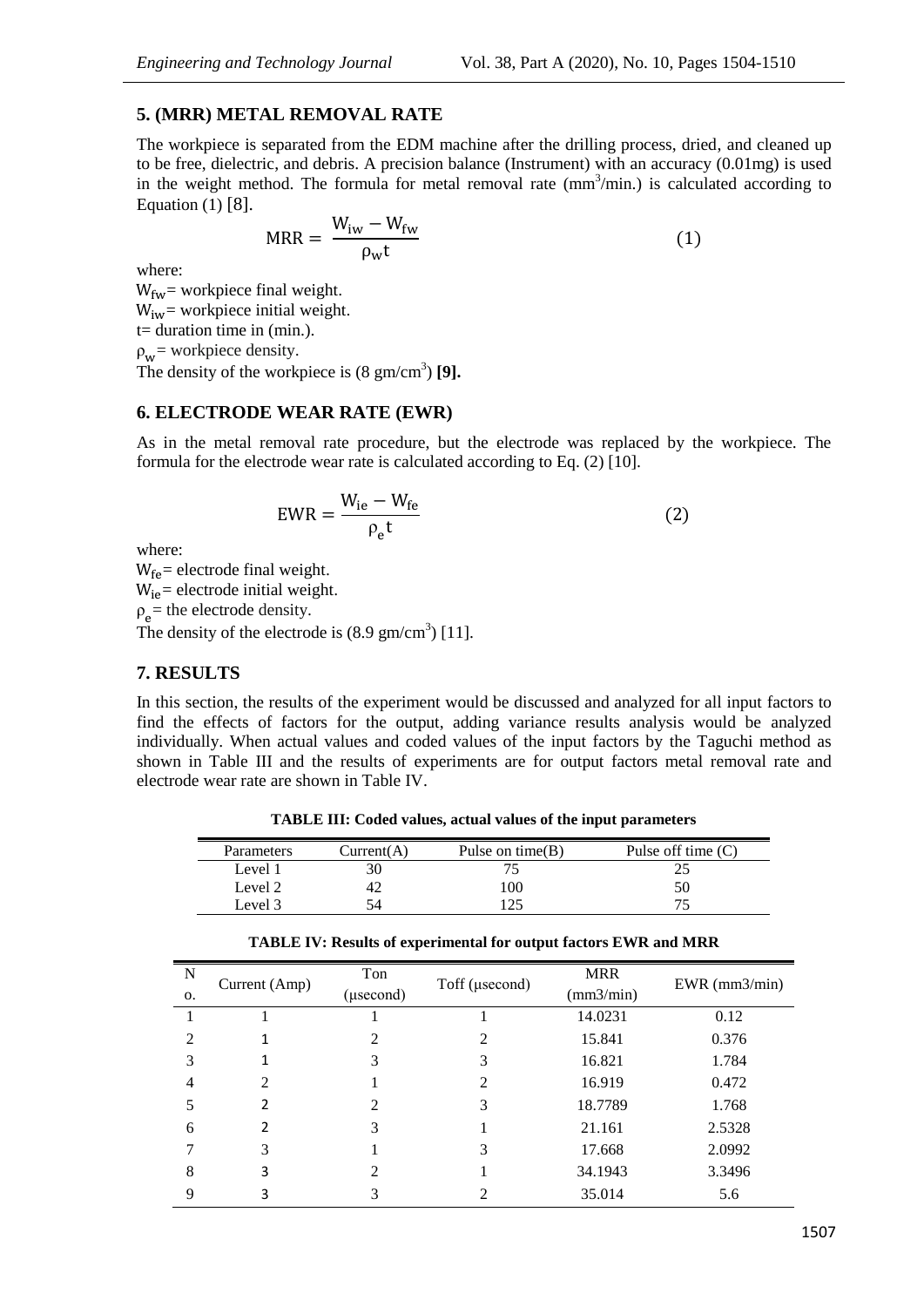# *I. Analysis of Material Removal Rate*

Figures 4 and 5 detect the relation between input factors and mean of metal removal rate. Table V represents the rank of the input factors when the larger is the relative significance and considered better on metal removal rate. It can be seen that Time on is 125 usec, the current is 54A, and Time off is 50 μsec. The metal removal rate will be (35.014 mm3/min). The increase in current leads to an increase in energy. The small value of Time on is leading to less for vaporization while increasing Time on leads to be expanded in the plasma, which causes less density of energy for the workpiece that was insufficient to vaporize and melting the metal of workpiece. A high value of Time off is lead to influence cooling workpiece and electrode produced by the fluid of dielectric decreases of the metal removal rate. It observed the currents are the most influential for metal removal rate with 58.74%, then Time off had less influence on the metal removal rate with 10.59%.

| Variance Source            | D.O.F | Squares Sum | Variance | F ratio | $P(\% )$ |
|----------------------------|-------|-------------|----------|---------|----------|
| Current (Amp)              |       | 291.1       | 145.55   | 7.51    | 58.72    |
| Pulse on time( $\mu$ sec)  |       | 113.37      | 56.69    | 2.93    | 22.87    |
| Pulse off time( $\mu$ sec) |       | 52.51       | 26.25    | 1.35    | 10.59    |
| Error, $(e)$               |       | 38.75       | 19.38    |         | 7.81     |
| Total                      |       | 495.73      |          |         | 100      |

|  | <b>TABLE V: Analysis of Variance (ANOVA)</b> |  |
|--|----------------------------------------------|--|
|  |                                              |  |



**Figure 4: Mean of MRR**



**Figure 5: Plot of Surface for MRR (mm3/min) vs Current; Time on**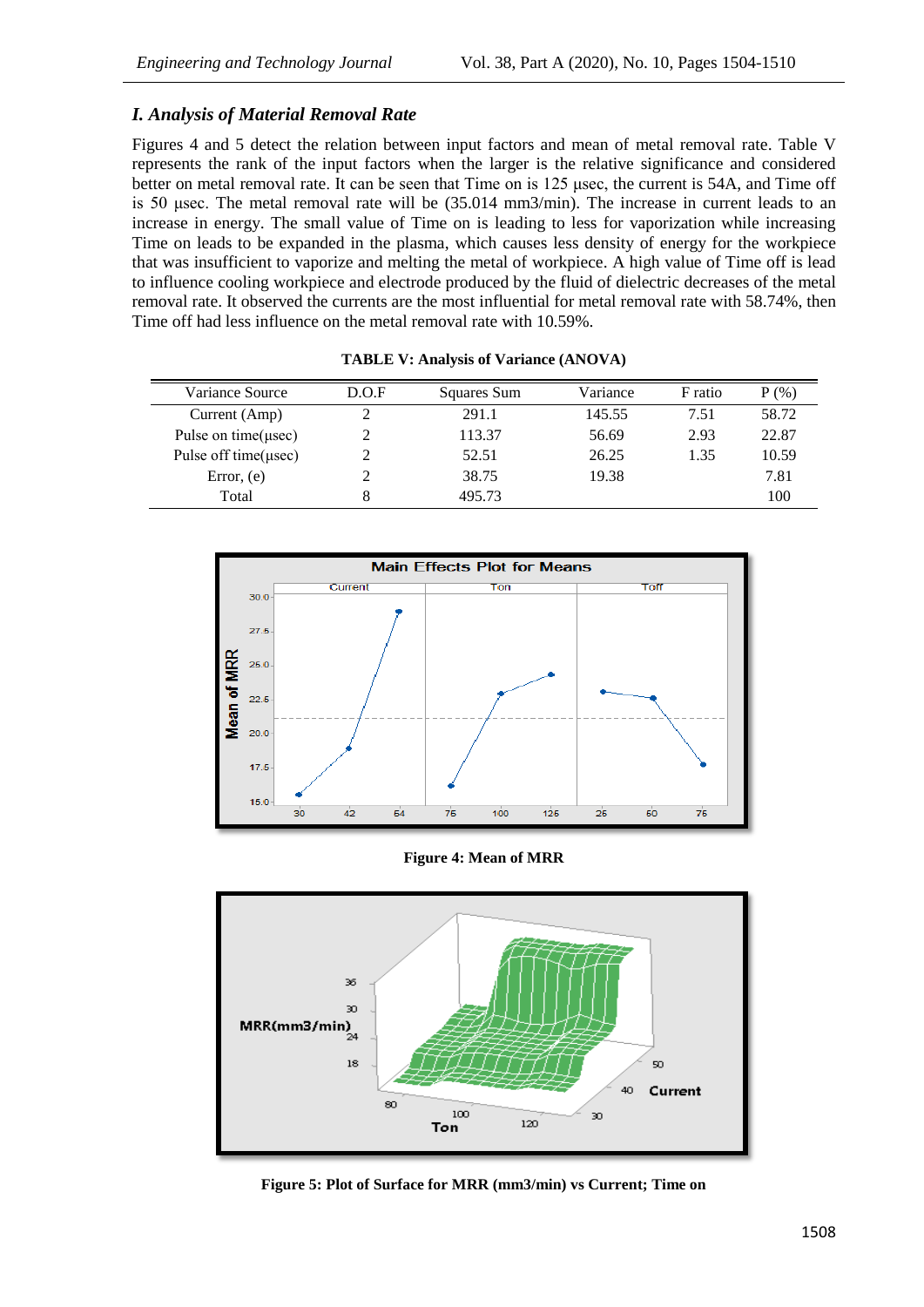# *II. Analysis of Electrode Wear Ratio*

Figure 6 detects the comparison between factors results of the main effect of input factors for electrode wear rate analysis. The most effective factor is current then Time on, Time off that gave the least influential of all, according to the analysis of variance results as shown in Table VII. The lower value of the electrode wear rate can be obtained the value of the electrode wear rate will be 0.12 mm3/min. Figure 7 explains increasing current leads to increase EWR, which is an increase of current lead in generating high density of current in the gap of the workspace that leads to a high amount of heat that works. It was observed that the current is the more influential on electrode wear rate with 57.42%, then Time off has less influence on electrode wear rate with 7.81%.

| variance source          | DOF | Squares Sum | Variance | F ratio | $P(\%)$ |
|--------------------------|-----|-------------|----------|---------|---------|
| Current (Amp)            |     | 13.61       | 6.8      | 9.16    | 57.47   |
| Pulse on time (usecond)  |     | 8.48        | 4.24     | 5.95    | 37.36   |
| Pulse off time (usecond) |     | 0.106       | 0.053    | 0.06    | 0.45    |
| Error                    |     | 1.484       | 0.742    |         | 6.2     |
| Total                    | 8   | 23.68       |          |         | 100     |

**TABLE VII: Analysis of Variance (ANOVA)**



**Figure 6: Mean of MRR**



**Figure 7: Plot of Surface of Electrode Wear Rate (mm3/min) vs Current; Ton**